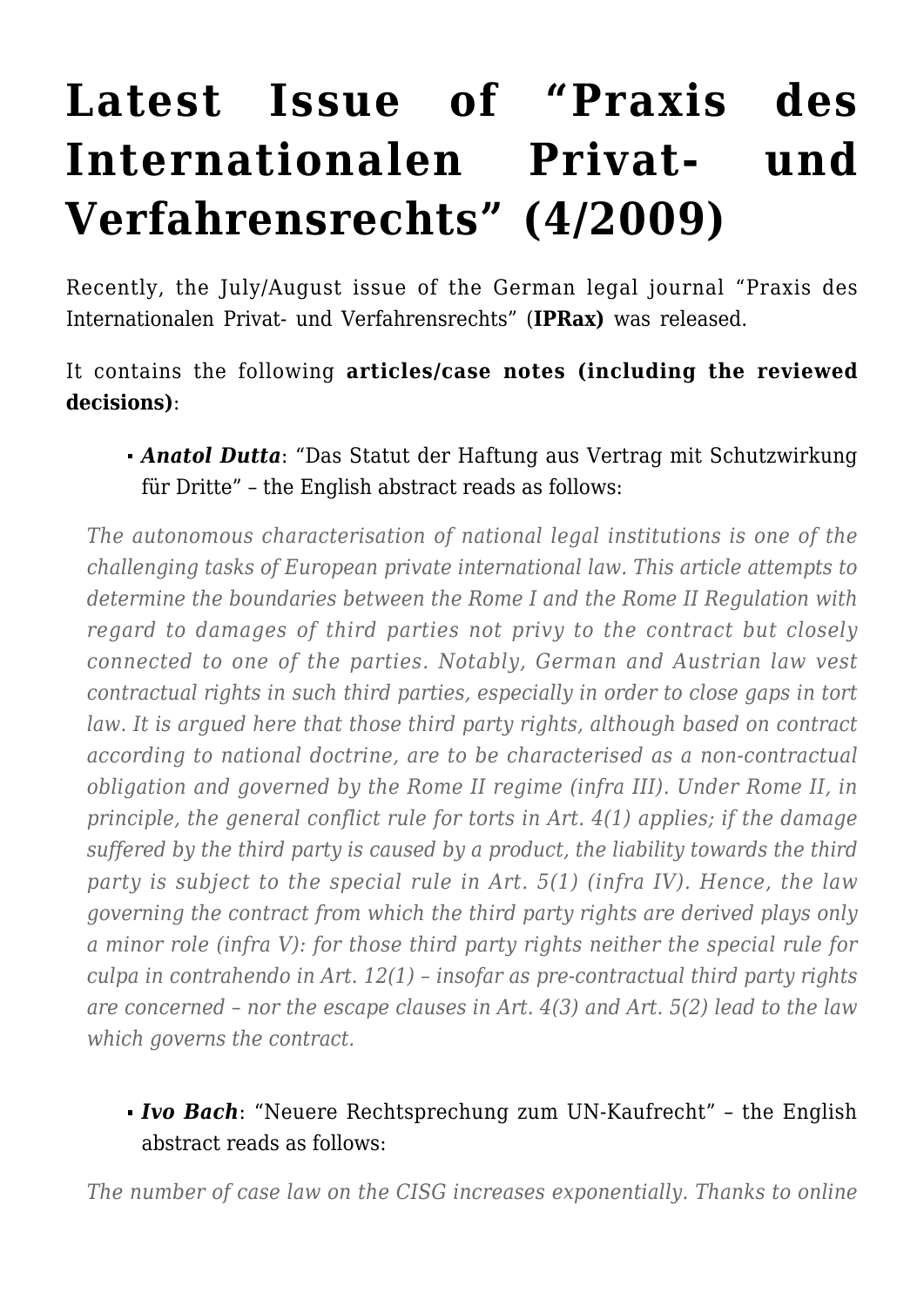*databases such as the one of Pace University or CISG-online a majority of cases are internationally available. The rapid increase of case law, however, complicates the task of staying up to date in this regard. This contribution shall be the first of a series that summarises the recent developments in case-law and at the same time categorises the cases in regard to their topic and in regard to their importance. The series aligns with the date the respective decisions become available to the general public, i. e. the date they are published on the CISG-online database, rather than the date of the decision. This contribution covers the cases with CISG-online numbers 1600–1699.*

# *Alice Halsdorfer*: "Sollte Deutschland dem UNIDROIT-Kulturgutübereinkommen 1995 beitreten?" – the English abstract reads as follows:

*The ratification of the UNESCO Convention on the Means of Prohibiting and Preventing the Illicit Import, Export and Transfer of Ownership of Cultural Property 1970 is the perfect occasion to raise the question whether or not Germany should strive for an additional ratification of the UNIDROIT Convention on Stolen or Illegally Exported Cultural Objects 1995. While many contracting states of the UNESCO Convention 1970 did not implement comprehensive return claims for illegally exported cultural objects, the selfexecuting UNIDROIT Convention 1995 provides such claims and in addition further claims for stolen cultural objects. One of the major difficulties is the absence of provisions on property rights. It may be argued an initial lack or intermediate loss of ownership should not affect return claims for cultural objects with the consequence that the last possessor has to be considered the rightful claimant. Further, it may be argued that the return of cultural objects includes necessarily a transfer of possession but not a transfer of property. However, the return of cultural objects to the state from which these cultural objects have been unlawfully removed may influence the applicable law and indirectly affect property rights. Since this effect is achieved only under the condition that the lex rei sitae is replaced by the lex originis, it might be advisable to extend the scope of the ss 5 (1), 9 of the German Law on the Return of Cultural Objects in the event of a future ratification of the UNIDROIT Convention 1995.*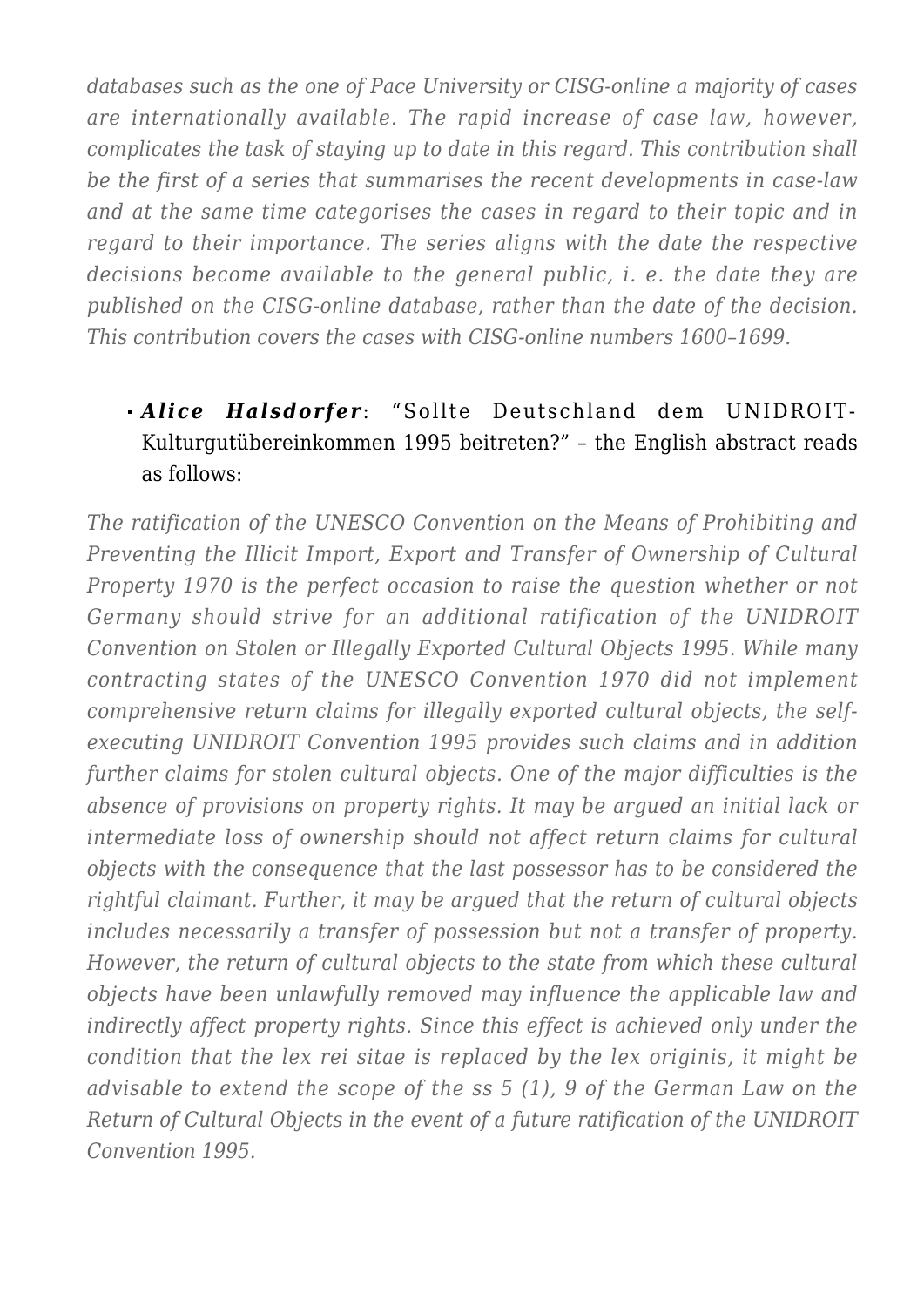*Martin Illmer*: "Anti-suit injunctions zur Durchsetzung von Schiedsvereinbarungen in Europa – der letzte Vorhang ist gefallen" – the English abstract reads as follows:

*Yet another blow for the English: the final curtain for anti-suit injunctions to enforce arbitration agreements within the European Union has fallen. As the augurs had predicted, the ECJ, following the AG's opinion, held that anti-suit injunctions enforcing arbitration agreements are incompatible with Regulation 44/2001. Considering the previous judgments in Marc Rich, van Uden and Turner as well as the civil law approach of the Regulation, the West Tankers judgment does not come as a surprise. It accords with the system and structure of the Regulation. De lege lata the decision is correct. Moaning about the admittedly thin reasoning and an alleged lack of convincing arguments does not render the decision less correct. Instead, the focus must shift to the already initiated legislative reform of Regulation 44/2001. Meanwhile, one may look for alternatives within the existing system to hold the parties to the arbitration (or jurisdiction) agreement, foreclosing abusive tactics by parties filing actions in certain Member States notorious for protracted court proceedings.*

*Matthias Kilian*: "Die Rechtsstellung von Unternehmensjuristen im Europäischen Kartellverfahrensrecht"

The article reviews the judgment given by the European Court of First Instance in the joined cases T-125/03 and T-253/03 (*Akzo Nobel Chemicals Ltd. and Akcras Chimcals Ltd. ./. Commission of the European Communities*) which can be found [here](http://curia.europa.eu/jurisp/cgi-bin/form.pl?lang=en&jurtpi=jurtpi&jurtfp=jurtfp&numaff=125/03&nomusuel=&docnodecision=docnodecision&allcommjo=allcommjo&affint=affint&affclose=affclose&alldocrec=alldocrec&docor=docor&docav=docav&docsom=docsom&docinf=docinf&alldocnorec=alldocnorec&docnoor=docnoor&radtypeord=on&newform=newform&docj=docj&docop=docop&docnoj=docnoj&typeord=ALL&domaine=&mots=&resmax=100&Submit=Rechercher).

- *Rainer Hüßtege*: "Der Europäische Vollstreckungstitel in der Praxis" The article reviews a decision by the Higher Regional Court Stuttgart (23.10.2007 – 5 W 29/07) dealing with the requirements of a European Enforcement Order Certificate in terms of Art. 9 Regulation (EC) No. 805/2004 stating that the issue of the ceritificate requires according to Art. 6 No. 1 (c) inter alia that the court proceedings in the Member State of origin met the requirements as provided for the proceeding of uncontested claims. This requirement was not met in the present case since the summons was not served in accordance with Art. 13 (2) of the Regulation.
- *Christoph M. Giebel*: "Die Vollstreckung von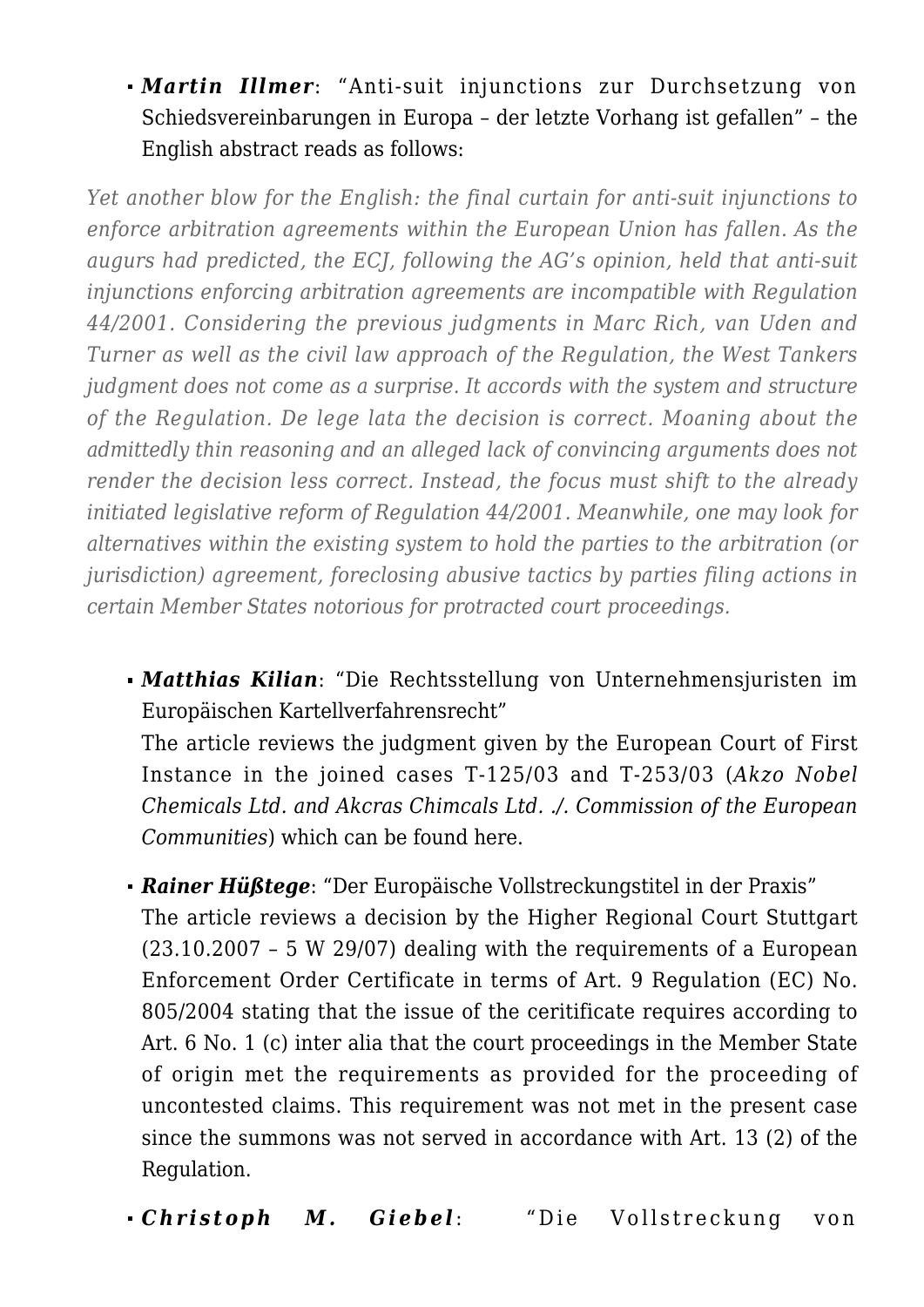### Ordnungsmittelbeschlüssen gemäß § 890 ZPO im EU-Ausland" – the English abstract reads as follows:

*Under German law, the State is exclusively responsible for enforcing contempt fines issued by German courts. Thus, the State collects the contempt fine through its own public authorities ex officio. This approach is in contrast to the legal situation in several other EU Member States that allow the judgment creditors not only to decide upon the enforcement of the contempt fine but also to keep the funds obtained through the enforcement. In terms of EU cross border enforcement, it is commonly accepted that for example a French "astreinte" may be enforced in Germany by invoking Art. 49 of the Regulation (EC) No. 44/2001. However, it is still doubtful whether or not German judgment creditors could similarly enforce a German contempt fine in another EU Member State. These doubts were recently intensified by a resolution rendered by the Higher Regional Court of Munich on 3rd December 2008 – 6 W 1956/08 – (not res judicata). The Higher Regional Court of Munich has refused to confirm a contempt fine issued by the Regional Court of Landshut as a European Enforcement Order under the Regulation (EC) No. 805/2004. The Higher Regional Court of Munich basically argues that the judgment creditor has no legitimate interest to apply for such confirmation due to the German legislator having attributed the responsibility for the enforcement exclusively to the State. The arguments put forward by the Higher Regional Court of Munich would also rule out any cross border enforcement of German contempt fines according to the rules of the Regulation (EC) No. 44/2001. This would lead to a considerable disadvantage of German judgment creditors within the Common Market. In the article, the author discusses in detail the arguments put forward by the Higher Regional Court of Munich both from a German and European Community law perspective. The author comes to the conclusion that priorranking European Community law demands that German contempt fines may also be enforced in other EU Member States both on the basis of the Regulations (EC) No. 44/2001 and No. 805/2004. In reconciling the requirements of European Community and German law, the author proposes that the judgment creditor shall be entitled to act on the basis of a representative action for the State. The funds obtained through the enforcement in the relevant EU Member State shall therefore invariably be paid to the relevant State treasury in Germany.*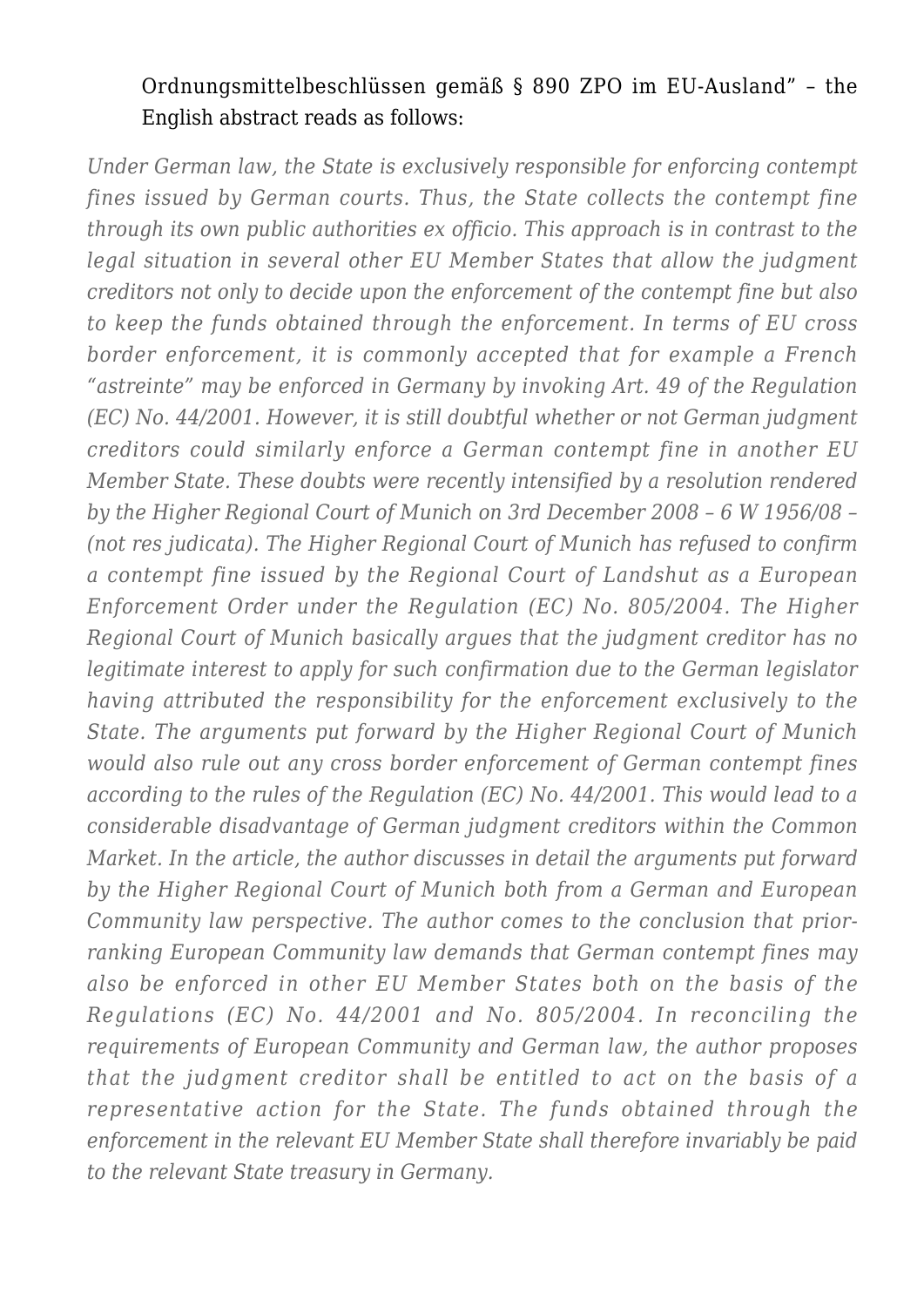*Felipe Temming*: "Zur Unterbrechung eines Kündigungsschutzprozesses während des U.S.-amerikanischen Reorganisationsverfahrens nach Chapter 11 Bankruptcy Code"

The article reviews a judgment of the German Federal Labour Court (27.02.2007 – 3 AZR 618/06) dealing with the interruption of an action for protection against dismissal according to the reorganization proceedings under Chapter 11 U. S. Bankruptcy Code.

*Kurt Siehr:* "Ehescheidung deutscher Juden"

The article reviews a judgment of the German Federal Court of Justice (28.05.2008 – XII ZR 61/06) concerning in particular the question whether divorce proceedings before a Rabbinical Court in Israel lead to the result that the plea of lis alibi pendens has to be upheld in German divorce proceedings. As stated by the Federal Court of Justice this could only be the case if the Jewish divorce could be recognised in Germany. This was answered in the negative by the Federal Court of Justice under the given circumstances confirming its previous case law according to which a divorce before a Rabbinical Court constitutes an extra-judicial divorce – and not a sovereign act – which can, under German law, only be recognised if the requirements of the law applicable according to German PIL (Art. 17 EGBGB) are satisfied. Due to the fact that in the present case German law was applicable with regard to the divorce according to Art. 17 EGBGB, this was not the case.

*Frank Spoorenberg/Isabelle Fellrath*: "Offsetting losses and profits in case of breach of commercial sales/purchase agreements under Swiss law and the Vienna Convention on the International Sale of Goods"

*This contribution analyses the computation of damages that may be awarded in order to compensate the buyer for the losses incurred on the substitution transactions as a result of the seller's default in a commercial sales/purchase agreement. It discusses more specifically the possible compensation of substitution and additional losses with any profits incurred on a single substitution transaction, and on successive substitution transactions, focusing on the articulation of the international and Swiss law provisions governing general losses and substitutions losses. Reference is made by ways of illustration to a recent unpublished ICC arbitration award addressing the issue from a set off perspective.*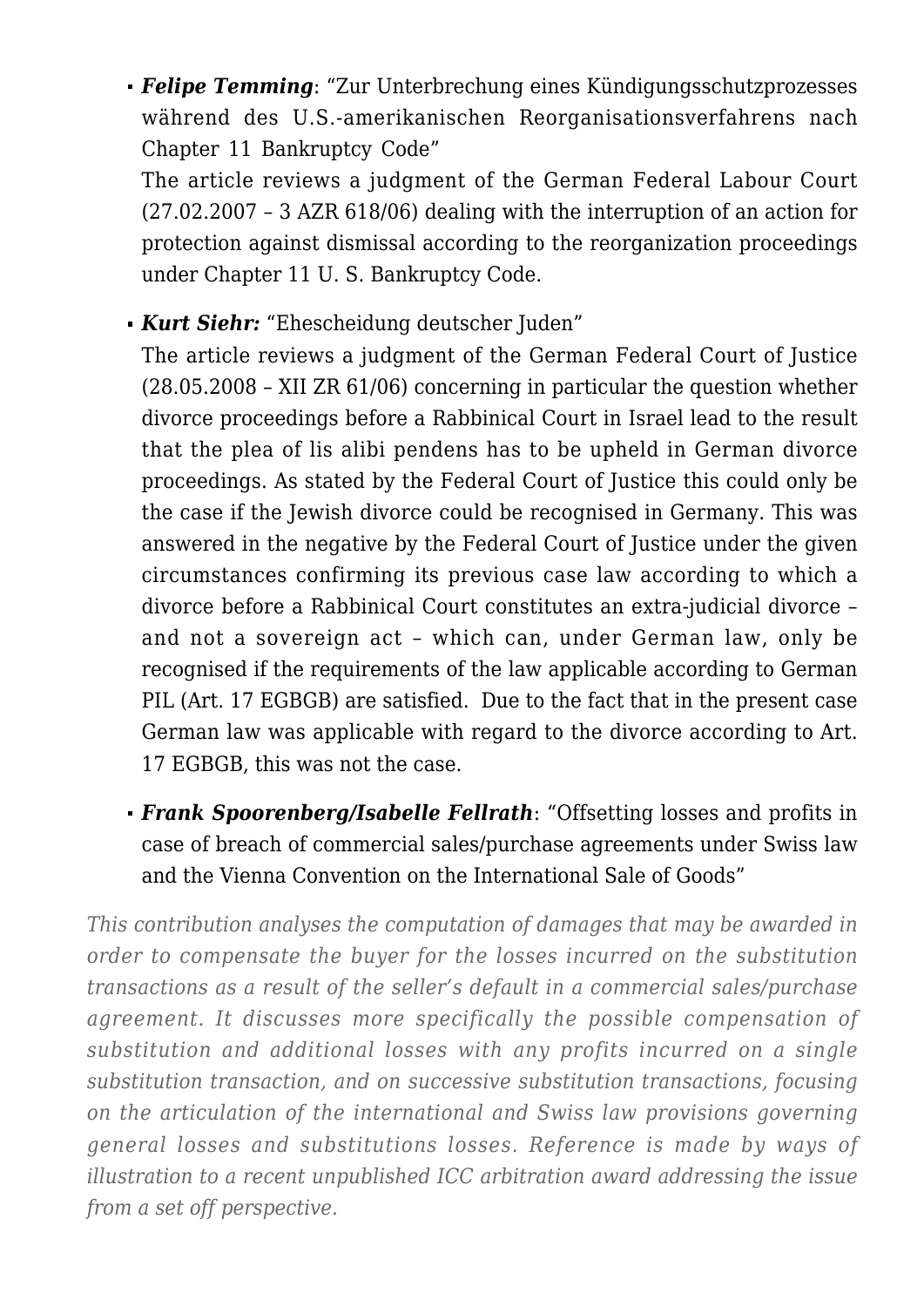# *Dirk Otto*: "Formalien bei der Vollstreckung ausländischer Schiedsgerichtsentscheidungen nach dem New Yorker Schiedsgerichtsabkommen" – the English abstract reads as follows:

*The author criticises a decision of Austria's Supreme Court which required a party seeking to enforce a foreign arbitration award in Austria to submit a legalised original or certified/legalised copy of the arbitration award although the defendant never disputed that a submitted simple copy was authentic. The author submits the correct approach would have been to require compliance with the formalities of Art. IV of the New York Convention only if (i) defendant disputes the authenticity of a copy or (ii) the enforcing court has to pass default judgment as only in these situations there is a genuine need to prove the conformity of documents.*

# *Götz Schulze*: "Anerkennung von Drittlandscheidungen in Frankreich" – the English abstract reads as follows:

*The author analyses two judgments of the French Court of Cassation pertaining to the incidental recognition of foreign divorce decrees under French law. In the first case, a Moroccan wife had filed for divorce in France. The conciliation hearings were opposed by the husband, who claimed that the marriage had already been dissolved by a final Moroccan divorce decree. The second case regarded a French married couple who had been resident in Texas. Upon separation, the husband returned to France, where he filed a petition for divorce. The admissibility of the latter was contested because divorce proceedings were already pending in Texas, which finally led to a final divorce decree. Since the cases did not fall within the scope of the Brussels II Regulation, French procedural law was applicable. In both cases, the question at stake was whether the courts had to take into account the foreign judgments when assessing the admissibility of the divorce petition. The Court of Cassation answered in the affirmative. It held that national courts have to determine the recognition of foreign divorce decrees in every stage of the procedure as an incidental question. It thereby overruled an earlier judgment, according to which the recognition of foreign judgments was reserved for the "juge de fond" and could not be determined in conciliation hearings or summary proceedings. It also held that recognition could not be denied for reasons beyond the three exhaustive grounds of non-recognition established under French law, which are*